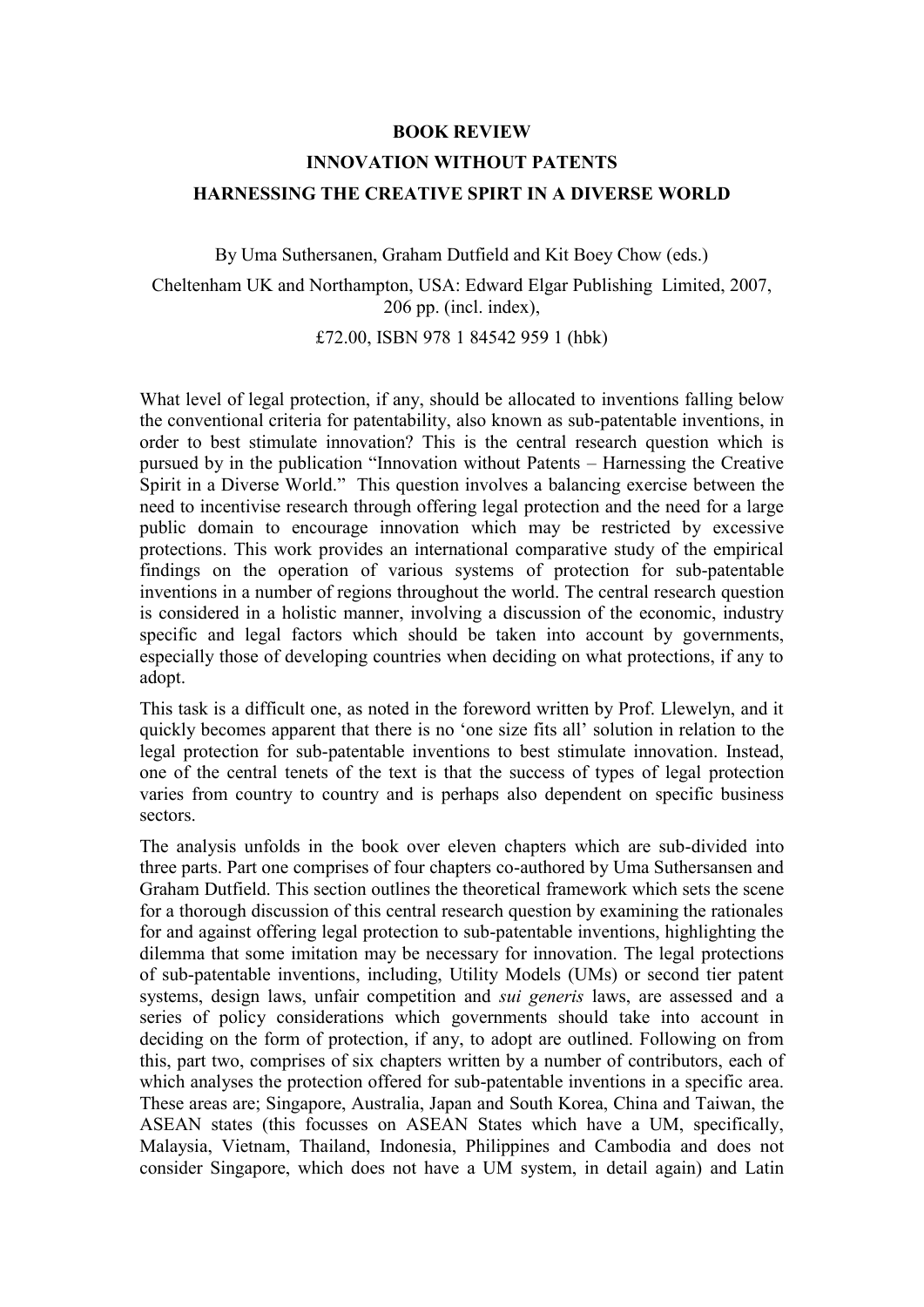America, respectively. Finally, part three, entitled 'diverse paths to innovative futures', consists of one chapter which offers a series of conclusions and recommendations for developing countries to consider when deciding on what, if any, legal protection of sub-patentable inventions should be adopted.

The text commences with a discussion of development and how this interlinks with innovation. It is explained that the stage of development of a country is a factor which must be considered in deciding how to foster innovation therein as often innovation is often not lacking in developing countries but harnessing it may be a challenge. Two different classifications of innovation are described, namely, 'discrete' innovation which involves producing inventions independent of previous innovation, or cumulative innovation which is based on multiple small steps, developing on from previous innovation. It is this latter type of innovation which is most common, as creation does not occur in a vacuum. This gives rise to one of the recurring question of the text, which is whether and to what extent innovation requires freedom to imitate?

Three different approaches in relation to the legal protection of sub-patentable inventions can be adopted by developing countries, as identified by Suthersanen and Dutfield, namely; the *status quo* approach where developing countries maintain the current position choosing not to introduce any new rights; the *accretion* approach, whereby the developing country may extend or adjust its intellectual property system without introducing any new rights to encompass protection for minor inventions; and the *emulation* approach, which involves the creation of new hybrid rights, of which UMs are an example.

Much of the text is devoted to examining the use of UMs as a device to protect subpatentable inventions and whether UMs stimulate innovation. This latter question is assessed by analysing the empirical evidence in selected countries which have adopted such systems. Utility Model is a generic term which, according to the contributors, refers to subject matter which 'hinges precariously' between that protected under patent law and *sui generis* design law. Nonetheless, relatively little consensus surrounds the meaning of the term, much less the criteria required to invoke it or the scope of protection which it offers. Generally, however, it is used to refer to a second tier patent system which offers a cheap, quick, non-examination protection regime (although there are exceptions to this) for inventions which would not meet the criteria under patent law. Approximately, 70 countries globally provide a UM protection, however, larger more advanced economies which do not offer a UM protection include the United States, the United Kingdom and Canada.

It is argued that even if one decides on the necessity of UM protection, there is still a need to assess the type and extent of UM protection which should be granted. Current UM systems differ considerably with the three main points of divergences amongst the current worldwide UM systems, being; the subject matter which is protected, the granting procedure and the substantive criteria.

The UM system can offer a lower cost regime of protection for sub-patentable inventions, however, it is suggested that the perception of UM systems varies amongst industries with some being suspicious of UMs as stifling industrial access to a large public domain and 'creative imitation'. Therefore, it is argued that one needs to know the extent to which copying is a problem in different industries and whether inventions in some contexts are best left in the public domain. Furthermore, in order to consider the practical advantages of UM protection an understanding of how firms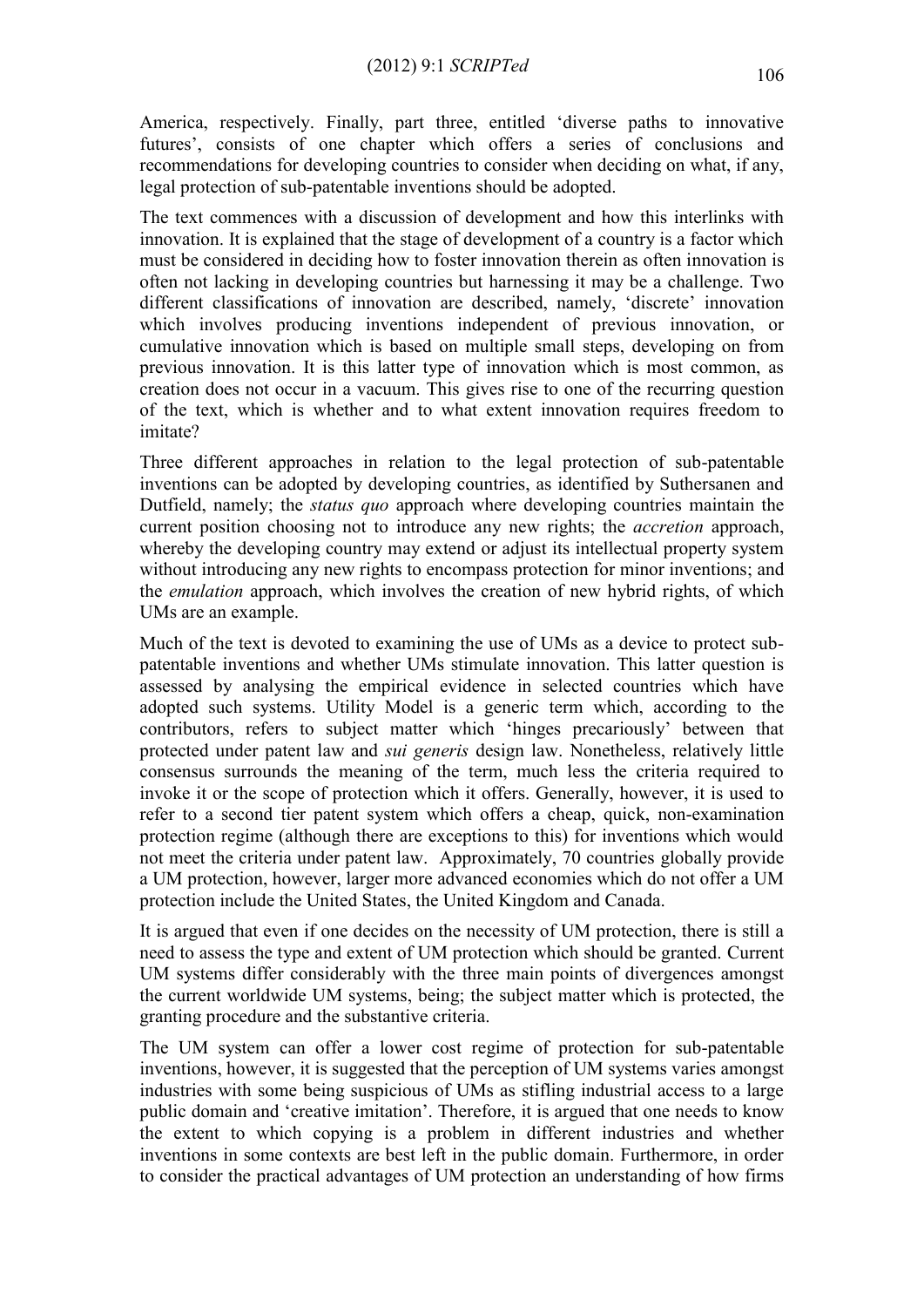compete in an innovative environment is necessary. Why UMs are perceived as being particularly useful for small and medium sized firms (SMEs) is also discussed. This analysis is followed by a summary of the benefits and costs of UMs and the fundamental problems of using UMs as a policy tool to protect sub-patentable inventions.

A clear analysis of the other forms of protections which could be used to protect subpatentable inventions, specifically, design laws, unfair competition law and *sui generis* laws is then offered. This analysis concludes by looking at the United States' system which does not offer a second tier system of protection. It is argued that such a system may be unnecessary there given the relaxed nature of the current patent system requirements which offer protection to minor innovations. The examination of the United States should perhaps have been the subject of a separate chapter delving into its system in further detail, especially as the text concludes by recommending that developing countries emulate the approach of it and Japan.

Following on from this, part two which is comprised of chapters five to ten employs six case studies which offer a practical rounded analysis, examining the intellectual property frameworks, innovation environments and economies of each of the regions concerned, whilst maintaining a central focus on the level of legal protection offered to sub-patentable innovations, in particular, looking at the statistics on UMs where present and assessing whether the presence or absence of such systems effects the innovative environment in a country. The study of Singapore in chapter five is useful as it does not have a second tier patent system, so the primary focus is whether Singapore would benefit from one. Each of the other countries examined have a second tier patent system, although it is not always referred to as a UM. These chapters give an insight into the empirical findings on how the second tier system operates in practice, who the main users and beneficiaries are and whether such a system aids innovation.

The examination conducted is thorough, in particular, in the case of chapter five which offers the most detailed examination. In this chapter, the authors reflect on the study of Singapore undertaken under the aegis of the Singapore Intellectual Property Academy which provided empirical evidence to ascertain if Singapore should adopt a UM regime. This study employed three empirically based approaches, namely, a national survey of the innovation being carried out in Singapore assessing what type of innovation is carried out and by whom; a targeted survey which focussed on 104 firms from manufacturing and service industries to ascertain their levels of innovation and views on introducing a second tier patent system and; finally, a case study approach which involved conducting face to face interviews with three innovative firms operating in different sectors in Singapore. The authors present a detailed account of the findings utilising a series of graphs and tables to illustrate key figures and statistics.

The result is a comprehensive overview of the Singaporean economy and business needs to assess whether a UM system would be beneficial to Singapore. This analysis includes an assessment of the level of patent applications in Singapore, the views and practices of small and medium local enterprises (SMEs), whether the majority of innovation being conducted is by foreign or domestic companies and the industries view on the need for a UM regime. The chapter concludes noting that whilst 95.2 percent of the respondents to the study stated there was a need for a cheaper, faster protection regime to encourage innovation in Singapore, however, there is also a